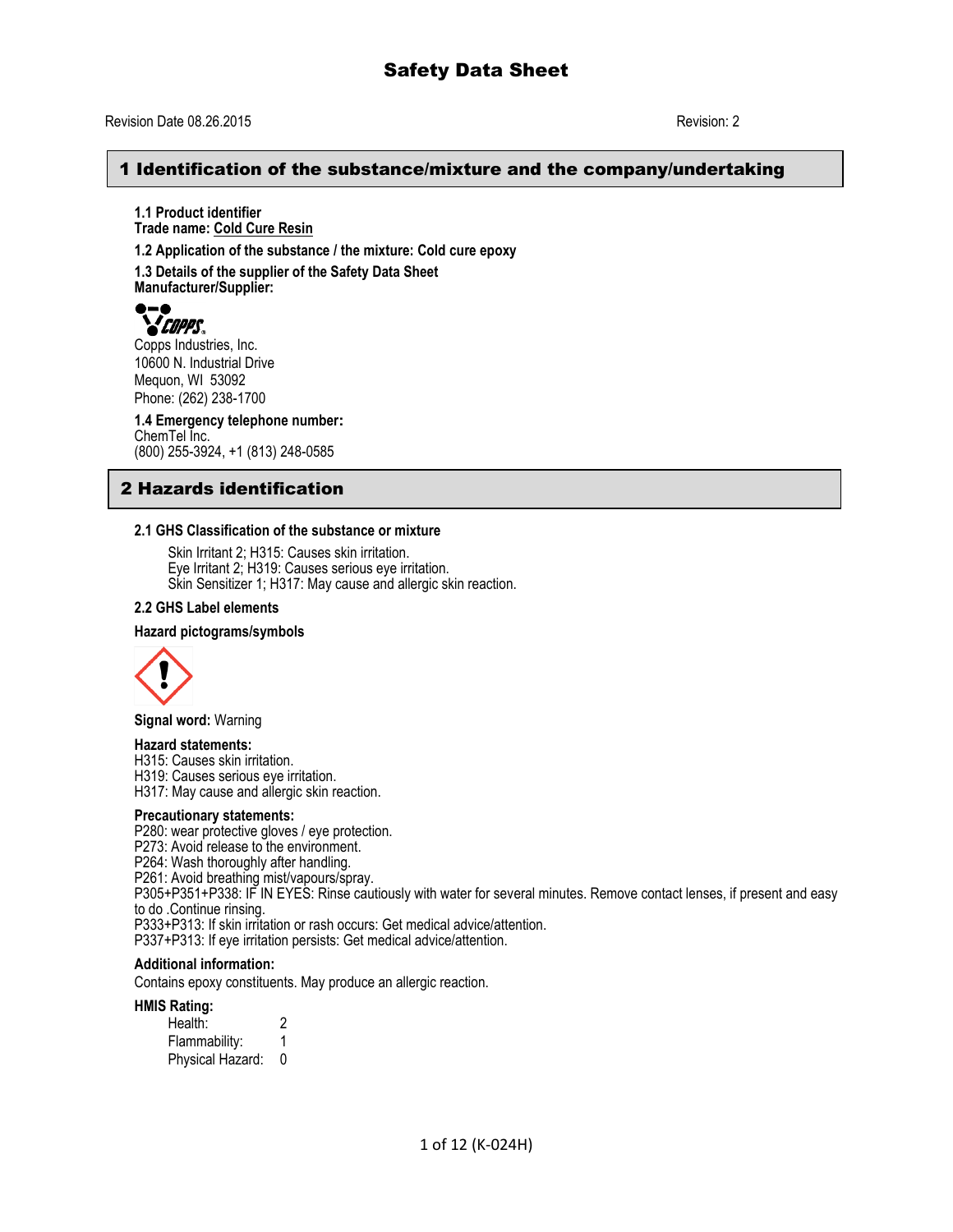## 3 Composition/information on ingredients

### **3.2 Mixture**

**Description:** Mixture of substances listed below with nonhazardous additions.

| Dangerous components: |                                                                |        |
|-----------------------|----------------------------------------------------------------|--------|
| CAS: 25068-38-6       | Reaction product: bisphenol - A- (epichlorohydrin) epoxy resin | 10-25% |
|                       | (number average molecular weight<700)                          |        |
| Trade Secret          | Glycidyl ether                                                 | < 10%  |
| <b>Trade Secret</b>   | Phosphite diluent                                              | $2\%$  |
| Trade Secret          | Epoxy resin                                                    | $2\%$  |

In conformity with 29CFR 1910.1200(i) the specific chemical identity may be withheld as Trade Secret, while all health/safety properties and effects are included in the SDS.

## 4 First aid measures

## **4.1 Description of first aid measures**

**General information:** Immediately remove any clothing soiled by the product.

Symptoms of poisoning may even occur after several hours; therefore medical observation for at least 48 hours after the accident. Take affected persons out into the fresh air.

**After inhalation:** Supply fresh air**;** consult doctor in case of complaints.

**After skin contact:** Immediately rinse with water. If skin irritation continues, consult a doctor.

**After eye contact:** Remove contact lenses if worn, if possible. Rinse opened eye for several minutes under running water. If symptoms persist, consult a doctor**.**

**After swallowing:** Rinse out mouth and then drink plenty of water. Do not Induce vomiting; call for medical help immediately. **4.2 Most important symptoms and effects, both acute and delayed:** Allergic reactions. Nausea, Coughing, Gastric or

intestinal disorders, Irritant to skin and mucous membranes, Irritant to eyes.

**4.3 Indication of any immediate medical attention and special treatment needed:** Contains reaction product: bisphenol-A-(epichlorhydrin) epoxy resin (number average molecular weight < 700), Reaction May produce an allergic reaction.If necessary oxygen respiration treatment. Later observation for pneumonia and pulmonary edema. Medical supervision for at least 48 hours.

## 5 Firefighting measures

**5.1 Extinguishing media**

**Suitable extinguishing agents:** Water haze or fog, Foam, Fire-extinguishing powder, Carbon dioxide.

**For safety reasons unsuitable extinguishing agents:** Water with full jet**,** Water spray

**5.2 Special hazards arising from the substance or mixture:** Formation of toxic gases is possible during heating or in case of fire.

**5.3 Advice for the firefighters**

Protective equipment: Wear self-contained respiratory protective device, Wear fully protective suit.

**Additional information:** Cool endangered receptacles with water fog or haze. Eliminate all ignition sources if safe to do so.

## 6 Accidental release measures

 **6.1 Personal precautions, protective equipment and emergency procedures:** Use respiratory protective device against the effects of fumes/dust/aerosol. Wear protective equipment. Keep unprotected persons away. Ensure adequate ventilation. Keep away from ignition sources.

**6.2 Environmental precautions:** Do not allow to enter sewers/ surface or ground water. Inform respective authorities in case of seepage into water course or sewage system. Prevent from spreading (e.g. by damming–in or oil barriers). **6.3 Methods and material for containment and cleaning up:** Absorb liquid components with liquid-binding material. Send for recovery or disposal in suitable receptacles. Dispose contaminated material as waste according to item 13. Ensure adequate ventilation.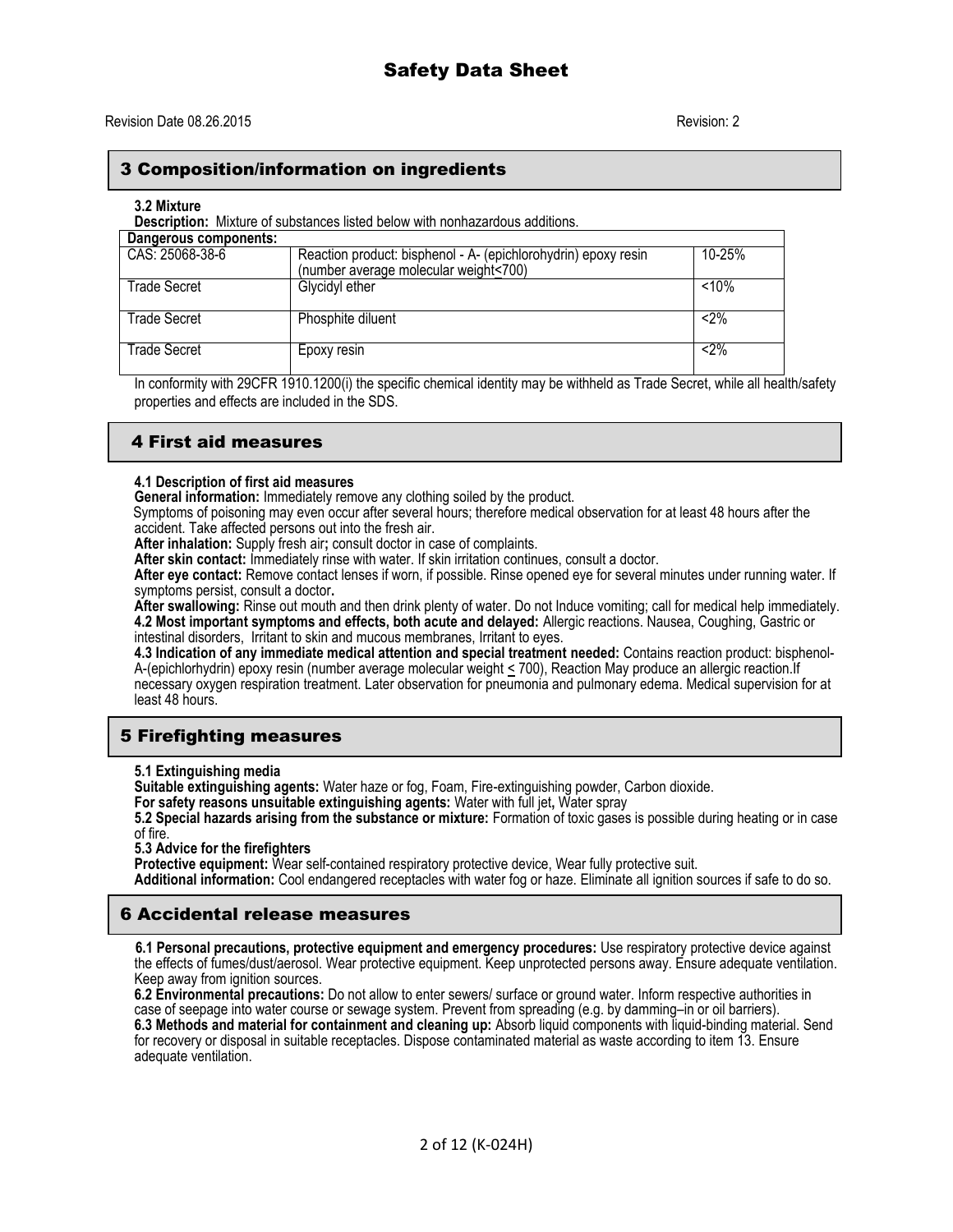## 7 Handling and storage

**7.1 Precautions for safe handling:** Use only in well-ventilated areas. Store in cool, dry place in tightly closed receptacles (60-80ºF recommended).

**7.2 Conditions for safe storage, including any incompatibilities:** Use only receptacles specifically permitted for this substance/product. Avoid storage near extreme heat, ignition sources or open flame.

**Further Information about storage conditions:** Keep container tightly sealed. Store in an area with adequate ventilation.

### 8 Exposure controls/personal protection

### **8.1 Control parameters**

**Ingredients with limit values that require monitoring at the workplace:** The product does not contain any relevant quantities of materials with critical values that have to be monitored at the workplace.

**DNELs:** No further relevant information available.

**PNECs:** No further relevant information available.

**Additional information:** The lists valid during the making were used as basis.

**8.2 Engineering controls** Provide readily accessible eye wash stations and safety showers. Provide ventilation adequate to ensure concentrations are minimized.

**8.3 Personal protective equipment**

**General protective and hygienic measures:** Keep away from foodstuffs, beverages and feed. Immediately remove all soiled and contaminated clothing. Wash hands before breaks and at the end of work. Do not inhale gases / fumes / aerosols. Avoid contact with the eyes and skin.

**Respiratory protection:** Not required under normal conditions of use. Use suitable respiratory protective device in case of insufficient ventilation. For spills, respiratory protection may be advisable. Use respiratory protection when grinding or cutting material.

**Hand protection:** Protective, impervious gloves. (Neoprene, PVC, Nitrile rubber) The glove material has to be impermeable and resistant to the product / the substance/ the preparation. Selection of the glove material on consideration of the penetration times, rates of diffusion and the degradation.

**Eye protection:** Safety glasses with side shields. Contact lenses should not be worn.

**Skin and Body protection:** Protective work clothing. Where potential exposure warrants, rubber or plastic boots and chemically resistant protective suit.

## 9 Physical and chemical properties

**9.1 Information on basic physical and chemical properties General Information**

| Appearance                                   |                                   |
|----------------------------------------------|-----------------------------------|
| Form:                                        | Viscous liquid                    |
| Colour:                                      | Light tan                         |
| Odour:                                       | Sweet                             |
| Odour threshold:                             | No data available                 |
| pH:                                          | No data available                 |
| Melting point/range:                         | No data available                 |
| Boiling point/range:                         | >392 °F / >200 °C                 |
| Flash point:                                 | >302 °F / >150 °C                 |
| <b>Evaporation rate:</b>                     | No data available                 |
| Flammability (solid, gaseous):               | Not applicable                    |
| Upper/lower flammability or explosive limit: | Not applicable                    |
| Vapor pressure:                              | No data available                 |
| Vapor density:                               | No data available                 |
| Relative Density at 20°C:                    | $1.82$ g/cm <sup>3</sup>          |
| Solubility in / Miscibility with<br>Water:   | Not miscible or difficult to mix. |
| Partition coefficient (n-octanol/water):     | No data available                 |
|                                              |                                   |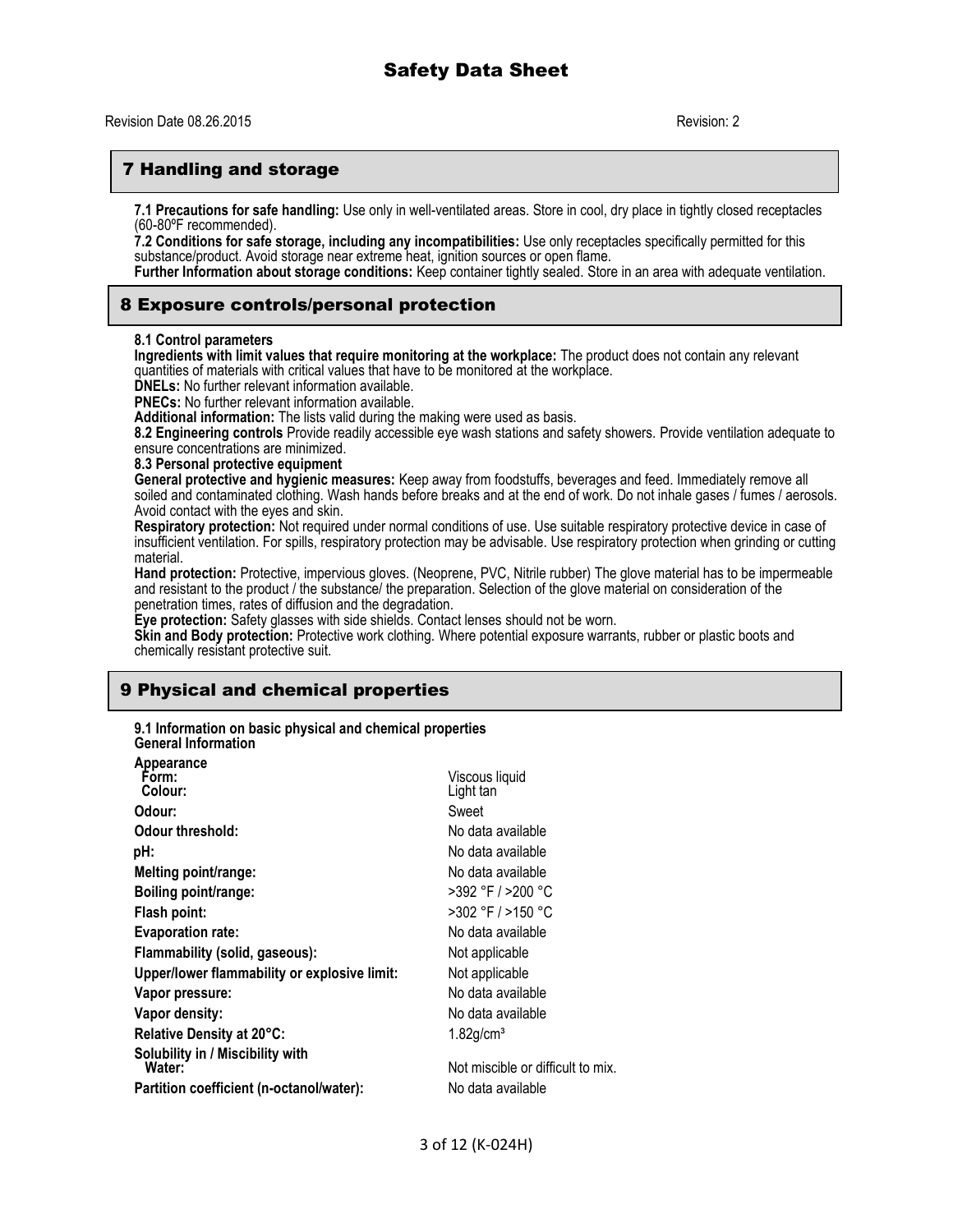Revision Date 08.26.2015 Revision: 2

**Auto/Self-ignition temperature:** No data available **Decomposition temperature:** No data available **Viscosity** 22,000-32,000 cps

## 10 Stability and reactivity

**10.1 Reactivity**

**10.2 Chemical stability**

**Thermal decomposition / conditions to be avoided:** No decomposition if used and stored according to specifications.

**10.3 Possibility of hazardous reactions:** Reacts with strong alkali, Exothermic polymerization, Reacts with strong acids and oxidizing agents, Reacts with catalysts.

**10.4 Conditions to avoid:** Avoid contact with strong oxidizing agents, excessive heat or flames.

 **10.5 Incompatible materials:** Strong acids, bases and oxidizing agents.

**10.6 Hazardous decomposition products:** Carbon monoxide and carbon dioxide.

## 11 Toxicological information

**11.1 Information on likely routes of exposure:**

Inhalation: May cause respiratory irritation Ingestion:<br>Skin contact: May cause skin irritation Eye contact: May cause eye irritation

### **11.2 Symptoms related to physical, chemical and toxicological characteristics:** No available data

## **11.3 Delayed and immediate effects as well as chronic effects from short and long-term exposure:**

(Data for primary hazardous component: Reaction product: bisphenol - A- (epichlorhydrin) epoxy resin)

Acute toxic:<br>Cral

| Oral       | LD50 > 2,000 mg/kg (rat)   |
|------------|----------------------------|
| Dermal     | LD50 > 2,000 mg/kg $(rat)$ |
| Inhalation | No data                    |
|            |                            |

Skin Corrosive/irritant:

Test material was slightly irritating to skin in key studies. For the skin, mean erythema and edema scores were 0.8 and 0.5 respectively.

Serious eye damage/eye irritation:

Test material was slightly irritating to the eye in key studies. The mean eye score was 0.4 Respiratory sensitization: No data available

Skin sensitization:

In a local lymph node assay, the concentration that would cause a 3-fold increase in proliferation (EC-3) was calculated to be 5.7% which is consistent with moderate dermal sensitization potential.

**11.4 Numerical measures of toxicity:** No data available for mixture**. Additional toxicological information:** The product show the following dangers according to the calculation method of the General EU**,** Classification Guidelines for Preparations as issued in the latest version: Irritant**,** Danger through skin absorption. Toxic and /or corrosive effects may be delayed up to 24 hours. Inhalation of concentrated vapours as well as oral intake will lead to anesthesia-like conditions and headache,dizziness ,etc.

## 12 Ecological information

### **12.1 Toxicity Aquatic toxicity:**

(Data taken from SDS of primary hazardous component: Reaction product: bisphenol - A- (epichlorhydrin) epoxy resin) Fish 96hr-LC50 = 3.6mg/L test mat. *Oncorhynchus mykiss*

| <b>Fish</b>   | 96hr-LC50 = 3.6mq/L test mat. Oncorhynchus mykiss<br>(direct application, nominal) (OECD Guideline 203)                                                                          |
|---------------|----------------------------------------------------------------------------------------------------------------------------------------------------------------------------------|
| Crustacea     | LC50 1.41 mg/L 96hr Oryzias latipes<br>48hr-EC50 = 2.8mg/L test mat Daphnia magna<br>(direct application, nominal, based on: mobility) (OECD Guideline 202)<br>EC50 1.7mg/L 48hr |
| Aquatic Plant | 72hr-EC50 > 11 mg/L Scenedesmus capricornutum<br>water soluble fraction (meas. (arithm. mean))<br>based on: growth rate (EPA-660/3-75-009)                                       |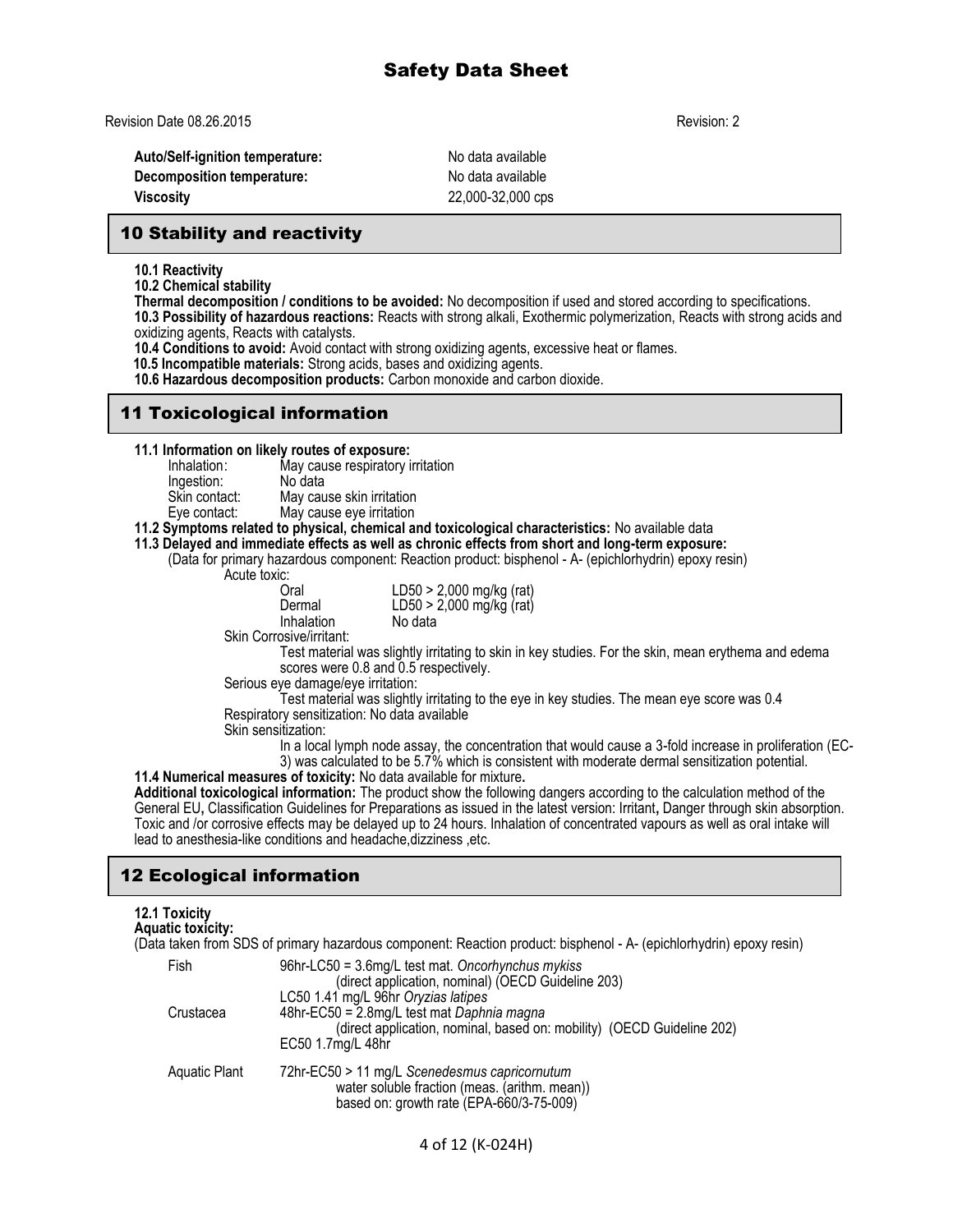### Revision Date 08.26.2015 Revision: 2

**12.2 Persistence and degradability:** No data available. **12.3 Bioaccumulative potential:** No further relevant information available. **12.4 Mobility in soil:** No further relevant information available. **12.5 Results of PBT and vPvB assessment:** PBT: Not applicable. **vPvB:** Not applicable.  **12.6 Other adverse effects:** No further relevant information available

## 13 Disposal considerations

### **13.1 Waste treatment methods**

**Waste from residue/unused product:** This product should not be allowed to enter drains, water courses or the soil. Dispose of this material in a safe manner and in accordance with federal, state and local regulations **Contaminated packaging:** Disposal must be made in accordance with official federal, state and local regulations.

## 14 Transport information

### **DOT**

|             | UN number: | Not Regulated |
|-------------|------------|---------------|
| TDG         | UN number: | Not Regulated |
| <b>IMDG</b> | UN number: | Not Regulated |
| IATA        | UN number: | Not Regulated |

## 15 Regulatory Information

**15.1 Safety, health and environmental regulations/legislation specific for the substance or mixture**

### **United States (USA)**

### **SARA Section 355 (extremely hazardous substances):** None of the ingredients is listed.  **Section 313 (Specific toxic chemical listings):** Component(s) above 'de minimus' level: None  **TSCA (Toxic Substances Control Act):** All the ingredients are listed.

## **Proposition 65 (California):**

 **Chemicals known to cause cancer:** None

## **Canada Canadian Domestic Substances List (DSL):** All ingredients are listed.  **Canadian Ingredient Disclosure list (limit 0.1%)** None of the ingredients is listed.  **Canadian Ingredient Disclosure list (limit 1%)** 101-02-0 (Triphenyl phosphite)

**15.2 Chemical Safety assessment:** A Chemical Safety Assessment has not been carried out.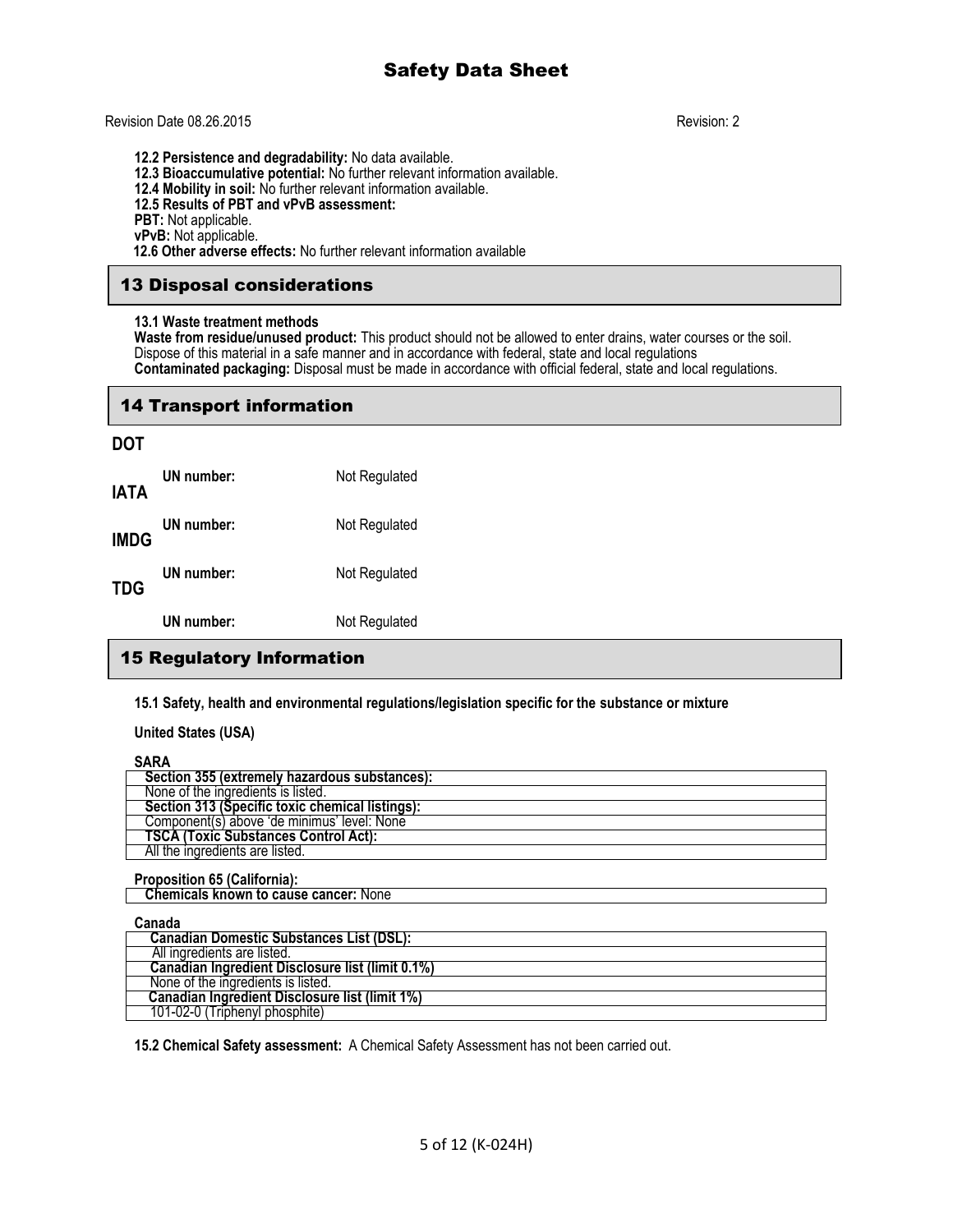## 16 Other information

This information is based on our present knowledge. However, this shall not constitute a guarantee for any specific product features and shall not establish a legally valid contractual relationship.

### **Abbreviation and acronyms:**

ADR: European Agreement concerning the International Carriage of Dangerous Goods by Road IMDG: International Maritime Code for Dangerous Goods DOT: US Department of Transportation IATA: International Air Transport Association GHS: Globally Harmonized System of Classification and Labelling of Chemicals ACGIH: American Conference of Governmental Industrial Hygienist. EINECS: European Inventory of Existing Commercial Chemical Substances ELINCS: European List of Notified Chemical Substance CAS: Chemical Abstracts Service (division of the American Chemical Society) HMIS: Hazardous Materials Identification System (USA) WHMIS: Workplace Hazardous Materials Information System (Canada)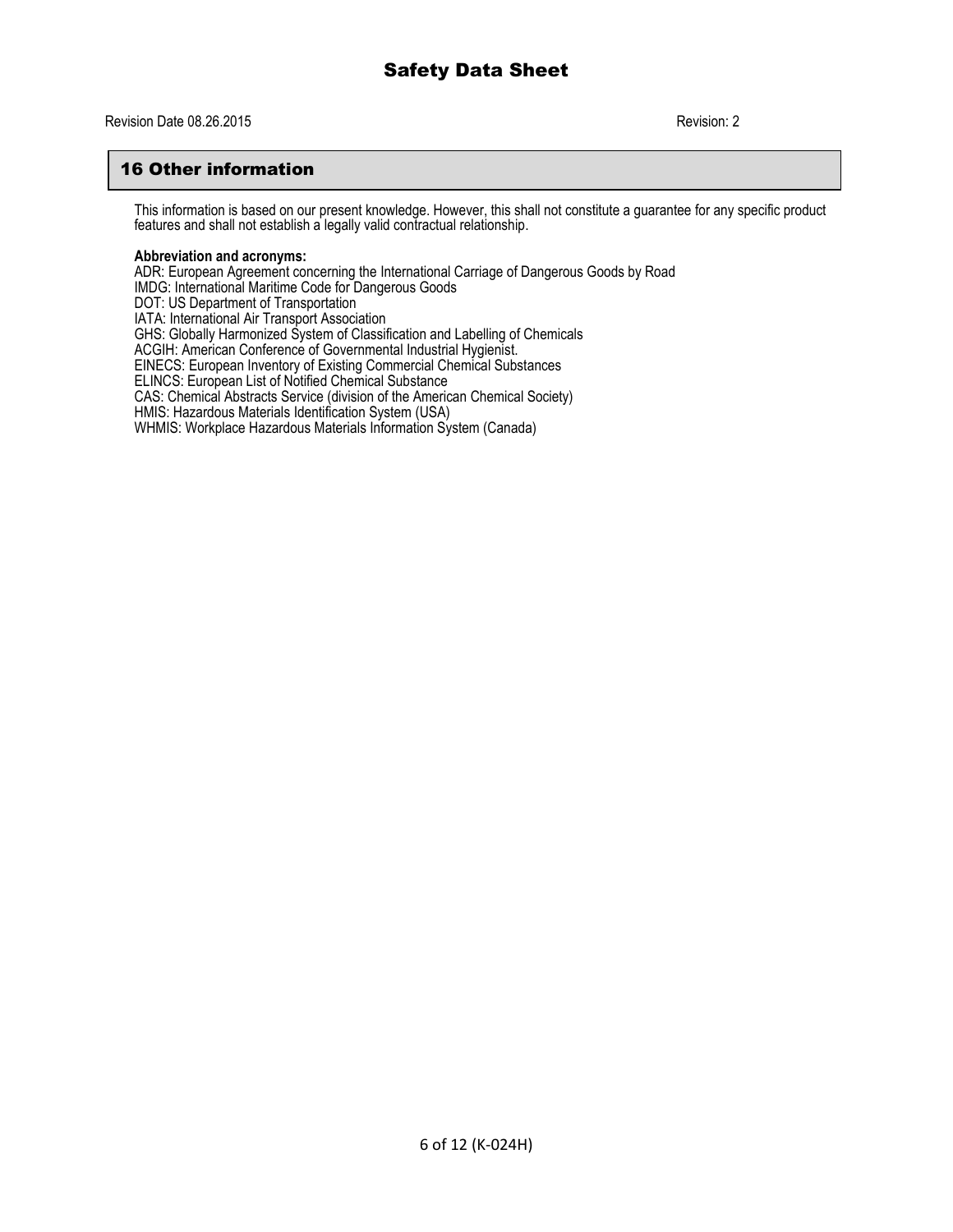## Revision Date 08.26.2015 Revision: 2

## 1 Identification of the substance/mixture and the company/undertaking

**1.1 Product identifier Trade name: Cold Cure Hardener**

**1.2 Application of the substance / the mixture: Cold cure epoxy**

**1.3 Details of the supplier of the Safety Data Sheet Manufacturer/Supplier:**



Copps Industries, Inc. 10600 N. Industrial Drive Mequon, WI 53092 Phone: (262) 238-1700

**1.4 Emergency telephone number:** ChemTel Inc. (800) 255-3924, +1 (813) 248-0585

## 2 Hazards identification

### **2.1 GHS Classification of the substance or mixture**

Acute Toxicity – Oral; Category 3 Acute Toxicity – Inhalation; Category 3 Acute Toxicity – Dermal; Category 3 Skin Corrosion; Category 1B Serious Eye Damage; Category 1 Skin Sensitization; Category 1 Germ cell mutagenicity - Category 2 Specific target organ toxicity - repeated exposure - Category 2 Specific target organ toxicity - single exposure - Category 3

### **2.2 GHS Label elements**

### **Hazard pictograms/symbols**



**Signal word:** Danger

### **Hazard statements:**

H302: Harmful if swallowed.

H311: Toxic in contact with skin.

H314: Causes severe skin burns and eye damage.

H317: May cause an allergic skin reaction.

H331: Toxic if inhaled.

H341: Suspected of causing genetic defects

H373: May cause damage to organs through prolonged or repeated exposure.

### **Precautionary statements:**

P201:Obtain special instructions before use.

P260:Do not breath dust/fume/gas/mist/vapours/spray.

P264:Wash hands thoroughly after handling.

P270:Do not eat, drink or smoke when using this product.

P271: Use only outdoors or in a well-ventilated area.

P280:Wear protective gloves/protective clothing/eye protection/face protection.

P281:Use personal protective equipment as required

P301+P312 :IF SWALLOWED: Call a POISON CENTER or doctor/physician if you feel unwell.

P302+P352 :IF ON SKIN: Wash with plenty of soap and water.

P304+340: IF INHALED: Remove person to fresh air and keep comfortable for breathing.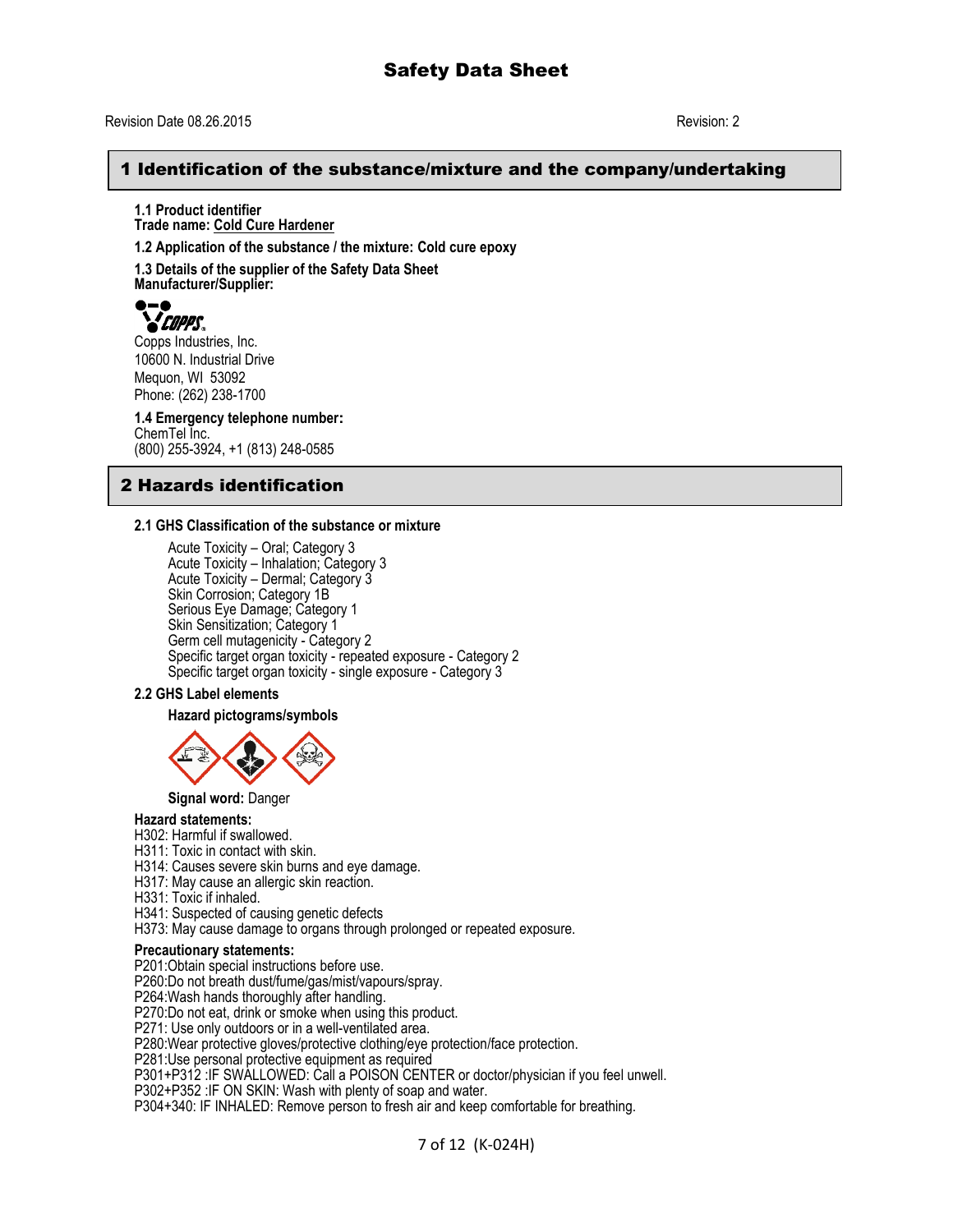### Revision Date 08.26.2015 Revision: 2

P305+P351+P338 :IF IN EYES: Rinse cautiously with water for several minutes. Remove contact lenses, if present and easy to do. Continue rinsing.

P310 :Immediately call a POISON CENTRE or doctor/physician.

P333+P313 :If skin irritation or rash occurs: Get medical advice/attention.

P363 :Wash contaminated clothing before reuse.

P370+P378 :In case of fire, use recommended extinguishing media for extinction.

P403+P233: Store in a well-ventilated place. Keep container tightly closed.

**Additional information:** Toxic in contact with skin. Toxic by inhalation. Corrosive**,** Severe respiratory irritant. Severe skin irritant. Severe eye irritant. May cause sensitization by skin contact.

**HMIS Rating:** 

| Health:          | ◠<br>м. |
|------------------|---------|
| Flammability:    |         |
| Physical Hazard: |         |

## 3 Composition/information on ingredients

### **3.2 Mixture**

**Description:** Mixture of substances listed below with potential nonhazardous additions.

| Dangerous components: |                      |        |
|-----------------------|----------------------|--------|
| Trade Secret          | Aliphatic Amine      | 20-50% |
| CAS: 112-24-3         | Triethylenetetramine | 15-30% |
| CAS: 108-95-2         | Phenol               | 10-25% |
| CAS: 111-40-0         | Diethylenetriamine   | 10-20% |

## 4 First aid measures

### **4.1 Description of first aid measures**

**General information:** Seek medical advice. If breathing has stopped or is labored, give assisted respirations. Supplemental oxygen may be indicated. If the heart has stopped, trained personnel should begin cardiopulmonary resuscitation immediately.

**After inhalation:** Supply fresh air**;** consult doctor in case of complaints.

**After skin contact:** Take off contaminated clothing and shoes immediately. Wash off with soap and plenty of water. Cover wound with sterile dressing. Immediately remove contaminated clothing, and any extraneous chemical, if possible to do so without delay. NOTE TO PHYSICIANS: Application of corticosteroid cream has been effective in treating skin irritation. Initiate and maintain continuous irrigation until the patient receives medical care. If medical care is not promptly available, continue to irrigate for one hour. Flush immediately with copious amounts of water.

**After eye contact:** Rinse immediately with plenty of water, also under the eyelids, for at least 10 minutes Hold eyelids apart, initiate and maintain gentle and continuous irrigation until the patient receives medical care. If medical care is not promptly available, continue to irrigate for one hour.

**After ingestion:** Never give anything by mouth to an unconscious person. Prevent aspiration of vomit. Turn victim's head to the side. Do not Induce vomiting; call for medical help immediately.

**4.2 Most important symptoms and effects, both acute and delayed:** Asthma. Eye disease. Kidney disorders. Liver disorders. Neurological disorders Skin disorders and Allergies.

**4.3 Indication of any immediate medical attention and special treatment needed:** May cause an allergic reaction.

## 5 Firefighting measures

### **5.1 Extinguishing media**

**Suitable extinguishing agents:** Foam, Fire-extinguishing powder, Carbon dioxide.

**5.2 Specific hazards arising from the substance or mixture:** Incomplete combustion may form carbon monoxide. May generate ammonia gas. May generate toxic nitrogen oxide gases. Flash back possible over considerable distance. In the event of fire, cool tanks with water spray . Fire or intense heat may cause violent rupture of packages. Burning produces noxious and toxic fumes. May form explosive mixtures in air. Downwind personnel must be evacuated.

### **5.3 Advice for the firefighters**

**Protective equipment:** Wear self-contained respiratory protective device. Wear fully protective suit.

**Additional information:** Cool endangered receptacles with water fog or haze. Eliminate all ignition sources if safe to do so.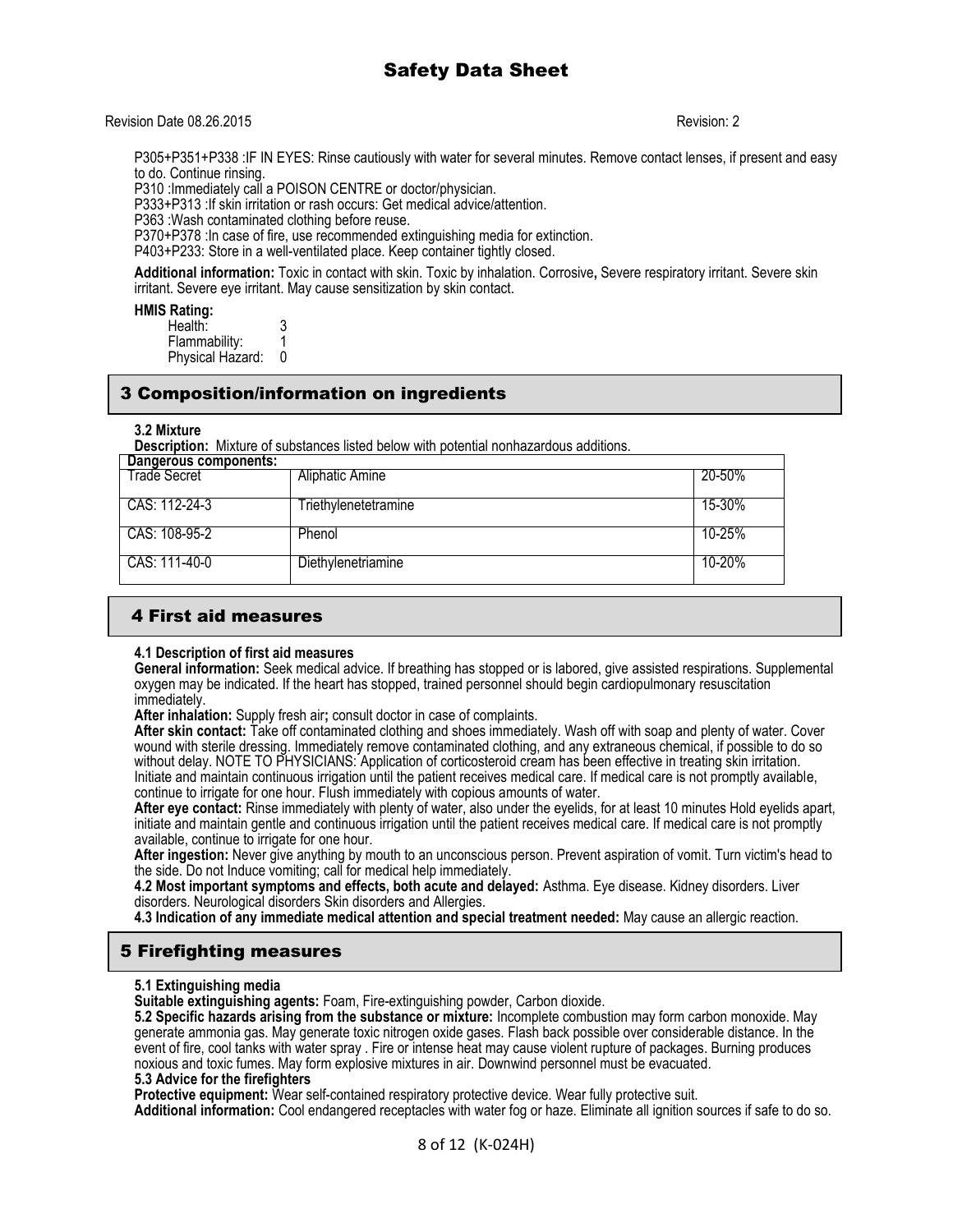### 6 Accidental release measures

 **6.1 Personal precautions, protective equipment and emergency procedures:** Use respiratory protective device against the effects of fumes/dust/aerosol. Wear protective equipment. Keep unprotected persons away. Ensure adequate ventilation. Keep away from ignition sources.

**6.2 Environmental precautions:** Do not allow to enter sewers/surface or ground water. Inform respective authorities in case of seepage into water course or sewage system. Prevent from spreading (e.g. by damming–in or oil barriers). **6.3 Methods and material for containment and cleaning up:** Send for recovery or disposal in suitable receptacles. Dispose contaminated material as waste according to item 13. Ensure adequate ventilation.

## 7 Handling and storage

**7.1 Precautions for safe handling:** Use only in well-ventilated areas. Store in cool, dry place in tightly closed receptacles (60-80ºF recommended).

**7.2 Conditions for safe storage, including any incompatibilities:** Use only receptacles specifically permitted for this substance/product. Avoid storage near extreme heat, ignition sources or open flame.

**Further Information about storage conditions:** Keep container tightly sealed. Store in an area with adequate ventilation.

### 8 Exposure controls/personal protection

### **8.1 Control parameters**

**Exposure Limits:**

| Diethylenetriamine | Time Weighted Average (TWA):ACGIH                                           | ppm        |                    |
|--------------------|-----------------------------------------------------------------------------|------------|--------------------|
| Diethylenetriamine | Recommended Exposure Limit (REL): NIOSH                                     | ppm        | $4 \text{ mg/m}$   |
| Diethylenetriamine | Time Weighted Average (TWA):OSHA Z1A                                        | ppm        | $4 \text{ mg/m}$   |
| Diethylenetriamine | Time Weighted Average (TWA): Permissible Exposure Limit<br>(PEL): US CA OEL | ppm        | $4 \text{ mg/m}$ 3 |
| Diethylenetriamine | Time Weighted Average (TWA): TN OEL                                         | ppm        | $4 \text{ mg/m}$   |
| Phenol             | Time Weighted Average (TWA): ACGIH                                          | 5 ppm      |                    |
| Phenol             | Recommended exposure limit (REL): NIOSH                                     | 5 ppm      | $19 \text{ mg/m}$  |
| Phenol             | Ceiling Limit Value and Time Period (if specified): NIOSH                   | $15.6$ ppm | $60$ mg/m $3$      |
| Phenol             | Permissible exposure limit: OSHA Z1                                         | 5 ppm      | $19 \text{ mg/m}$  |
| Phenol             | Time Weighted Average (TWA): OSHA Z1A                                       | 5 ppm      | 19 mg/m $3$        |
| Phenol             | Time Weighted Average (TWA) Permissible Exposure Limit<br>(PEL): US CA OEL  | 5 ppm      | 19 mg/m $3$        |
| Phenol             | Time Weighted Average (TWA): TN OEL                                         | 5 ppm      | $19 \text{ mg/m}$  |

**8.2 Engineering controls** Provide readily accessible eye wash stations and safety showers. Provide ventilation adequate to ensure concentrations are minimized.

### **8.3 Personal protective equipment**

**General protective and hygienic measures:** Keep away from foodstuffs, beverages and feed. Immediately remove all soiled and contaminated clothing. Wash hands before breaks and at the end of work. Do not inhale gases / fumes / aerosols. Avoid contact with the eyes and skin.

**Respiratory protection:** Not required under normal conditions of use. Use suitable respiratory protective device in case of insufficient ventilation. For spills, respiratory protection may be advisable. Use respiratory protection when grinding or cutting material.

**Hand protection:** Protective, impervious gloves. (Neoprene, Butyl-rubber, Nitrile rubber) The glove material has to be impermeable and resistant to the product  $\bar{l}$  the substance/ the preparation. Selection of the glove material on consideration of the penetration times, rates of diffusion and the degradation.

**Eye protection:** Face shield with safety glasses or goggles underneath. Contact lenses should not be worn.

**Skin and Body protection:** Protective work clothing. Where potential exposure warrants, rubber or plastic boots and chemically resistant protective suit.

## 9 Physical and chemical properties

| 9.1 Information on basic physical and chemical properties<br><b>General Information</b> |        |
|-----------------------------------------------------------------------------------------|--------|
| Appearance                                                                              |        |
| Form:                                                                                   | Liauid |
| Colour:                                                                                 | Blue   |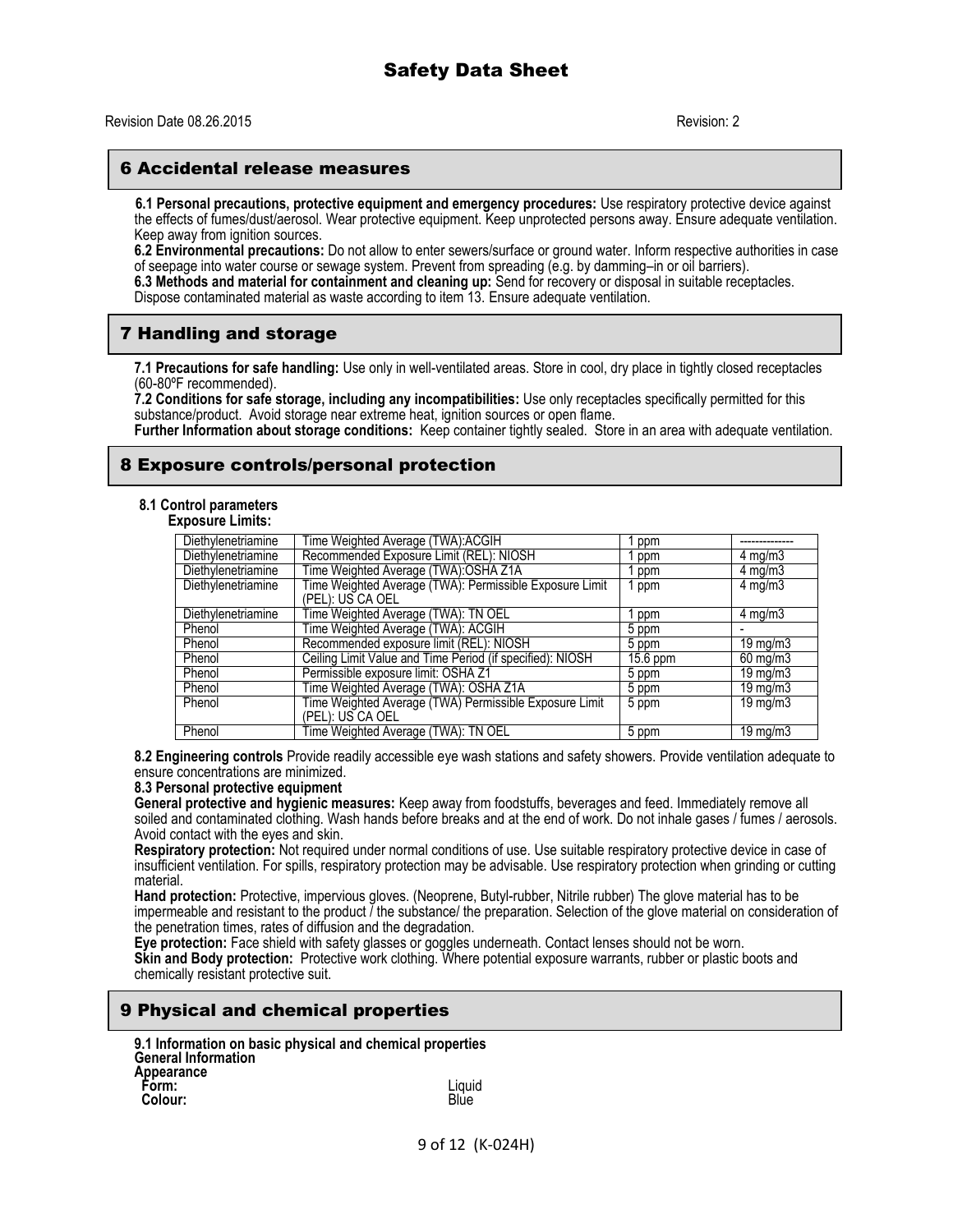Revision Date 08.26.2015 Revision: 2

| Odour:                                       | Amine                    |
|----------------------------------------------|--------------------------|
| Odour threshold:                             | No data available        |
| pH:                                          | Alkaline                 |
| Melting point/range:                         | No data available        |
| Boiling point/range:                         | >392 °F / >200 °C        |
| Flash point:                                 | >200 °F / >93 °C         |
| <b>Evaporation rate:</b>                     | No data available        |
| Flammability (solid, gaseous):               | Not applicable           |
| Upper/lower flammability or explosive limit: | Not applicable           |
| Vapor pressure:                              | No data available        |
| Vapor density:                               | No data available        |
| Relative Density at 20°C:                    | $1.01$ g/cm <sup>3</sup> |
| Solubility in / Miscibility with<br>Water:   | Slightly soluble         |
| Partition coefficient (n-octanol/water):     | No data available        |
| Auto/Self-ignition temperature:              | No data available        |
| <b>Decomposition temperature:</b>            | No data available        |
| Viscosity                                    | $100 - 200$ cps          |

## 10 Stability and reactivity

**10.1 Reactivity**

**10.2 Chemical stability**

**Thermal decomposition / conditions to be avoided:** No decomposition if used and stored according to specifications. **10.3 Possibility of hazardous reactions:** Reacts with strong alkali, Exothermic polymerization, Reacts with strong acids and oxidizing agents, Reacts with catalysts.

**10.4 Conditions to avoid:** Avoid contact with strong oxidizing agents, excessive heat or flames.

 **10.5 Incompatible materials:** Strong acids, bases and oxidizing agents.

**10.6 Hazardous decomposition products:** Nitric acid, Ammonia, Nitrogen oxides (NOx), Nitrogen oxide can react with water vapors to form corrosive nitric acid, Carbon monoxide, Carbon dioxide (CO2), Aldehydes, Flammable hydrocarbon fragments.

# 11 Toxicological information

## **11.1 Information on likely routes of exposure:**

| Skin contact: | Toxic in contact with skin. Symptoms of overexposure may be headache, dizziness, tiredness,<br>nausea and vomiting. Causes skin burns. If absorbed through the skin, may cause central nervous<br>system effects, such as headache, nausea, dizziness, confusion, breathing difficulties.                                                                                                                                                                                                                                                                                                                                                                                                                                                                                                                                                                       |
|---------------|-----------------------------------------------------------------------------------------------------------------------------------------------------------------------------------------------------------------------------------------------------------------------------------------------------------------------------------------------------------------------------------------------------------------------------------------------------------------------------------------------------------------------------------------------------------------------------------------------------------------------------------------------------------------------------------------------------------------------------------------------------------------------------------------------------------------------------------------------------------------|
| Eye contact:  | Corneal edema may give rise to a perception of "blue haze" or "fog" around lights. Exposed<br>individuals may see rings around bright lights. This effect is temporary and has no known residual<br>effect. Product vapor can cause glaucopsia (corneal edema ) when absorbed into the tissue of the<br>eye from the atmosphere. Causes eye burns. May cause blindness.                                                                                                                                                                                                                                                                                                                                                                                                                                                                                         |
| Ingestion:    | Harmful if swallowed. If ingested, severe burns of the mouth and throat, as well as a danger of<br>perforation of the oesophagus and the stomach.                                                                                                                                                                                                                                                                                                                                                                                                                                                                                                                                                                                                                                                                                                               |
| Inhalation:   | This product contains a component that is toxic by inhalation when aerosolized or sprayed. Please<br>refer to Section 11 of the SDS for toxicity information. Review the toxicity information against your<br>intended use. If product is not being aerosolized or sprayed, the inhalation toxicity may not be<br>applicable. Toxic by inhalation. Inhalation of aerosol may cause irritation to the upper respiratory tract.<br>In high concentrations may cause asphyxiation. Symptoms may include loss of<br>mobility/consciousness. Victim may not be aware of asphyxiation. Can cause severe eye, skin and<br>respiratory tract burns. Highly toxic by inhalation. May cause central nervous system effects, such as<br>headache, nausea, dizziness, confusion, breathing difficulties. Severe cases of overexposure can<br>result in respiratory failure. |
|               | 11.2 Symptoms related to physical, chemical and toxicological characteristics: Repeated and/or prolonged exposures                                                                                                                                                                                                                                                                                                                                                                                                                                                                                                                                                                                                                                                                                                                                              |

**11.2 Symptoms related to physical, chemical and toxicological characteristics:** Repeated and/or prolonged exposures to low concentrations of vapors or aerosols may cause: sore throat, asthma, eye disease, kidney disorders, liver disorders, skin disorders and allergies.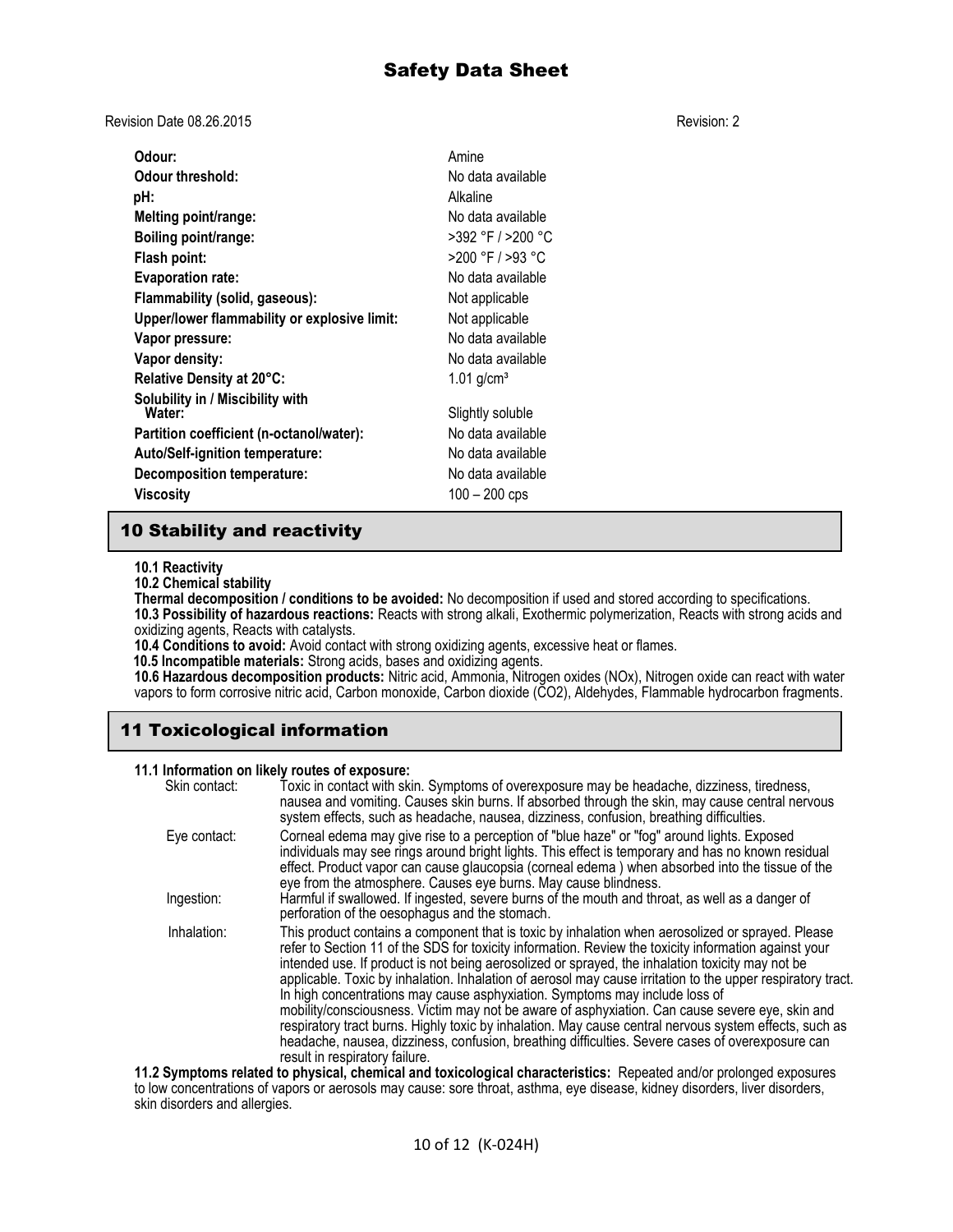## Revision Date 08.26.2015 Revision: 2

**11.3 Delayed and immediate effects as well as chronic effects from short and long-term exposure:** This product contains no listed carcinogens according to IARC, ACGIH, NTP and/or OSHA in concentrations of 0.1 percent or greater. May cause allergic skin reaction. This product may cause adverse reproductive effects. Asthma, Eye disease, Kidney disorders, Liver disorders, Skin disorders and Allergies.

**11.4 Numerical measures of toxicity:** No data is available for full mixture**.** 

| Diethylenetriamine   | CAS 111-40-0 | Oral LD50   | 1080 mg/kg $(rat)$            |
|----------------------|--------------|-------------|-------------------------------|
|                      |              | Dermal LD50 | 1090 mg/kg (rabbit)           |
| Triethvlenetetramine | 112-24-3     | Oral LD50   | 1,716 mg/kg (Species : Rat)   |
|                      |              | Dermal LD50 | 1,465 mg/kg (Species: Rabbit) |

## 12 Ecological information

**12.1 Aquatic toxicity:** No data available on the product itself.

Toxicity to daphnia –

EC50 (48 h) : 4 - 7 mg/l Species : Daphnia

**12.2 Persistence and degradability:** No data available.

**12.3 Bioaccumulative potential:** No data available on the product itself.

**12.4 Mobility in soil:** No data available.

 **12.5 Other adverse effects:** No further relevant information available

## 13 Disposal considerations

### **13.1 Waste treatment methods**

**Waste from residue/unused product:** This product should not be allowed to enter drains, water courses or the soil. Dispose of this material in a safe manner and in accordance with federal, state and local regulations **Contaminated packaging:** Disposal must be made in accordance with official federal, state and local regulations.

## 14 Transport information

## **DOT**

|              | UN number:<br><b>Proper Shipping Name:</b><br><b>Hazard Class:</b><br><b>Packing Group:</b><br>Lables(s):<br><b>Marine Pollutant:</b> | <b>UN2922</b><br>Corrosive liquids, toxic, n.o.s., (Triethylenetetramine, Phenol)<br>8<br>8(6.1)<br>Nó |
|--------------|---------------------------------------------------------------------------------------------------------------------------------------|--------------------------------------------------------------------------------------------------------|
| IATA<br>IMDG | UN number:<br><b>Proper Shipping Name:</b><br><b>Hazard Class:</b><br><b>Packing Group:</b><br>Labels(s):<br><b>Marine Pollutant:</b> | <b>UN2922</b><br>Corrosive liquids, toxic, n.o.s., (Triethylenetetramine, Phenol)<br>8(6.1)<br>No      |
|              | UN number:<br><b>Proper Shipping Name:</b><br><b>Hazard Class:</b><br><b>Packing Group:</b><br>Labels(s):<br><b>Marine Pollutant:</b> | <b>UN2922</b><br>Corrosive liquids, toxic, n.o.s., (Triethylenetetramine, Phenol)<br>8<br>8(6.1)<br>Nó |
| TDG          | UN number:<br><b>Proper Shipping Name:</b><br><b>Hazard Class:</b><br><b>Packing Group:</b><br>Labels(s):<br>Marine Pollutant:        | <b>UN2922</b><br>Corrosive liquids, toxic, n.o.s., (Triethylenetetramine, Phenol)<br>8<br>8(6.1)<br>Nò |